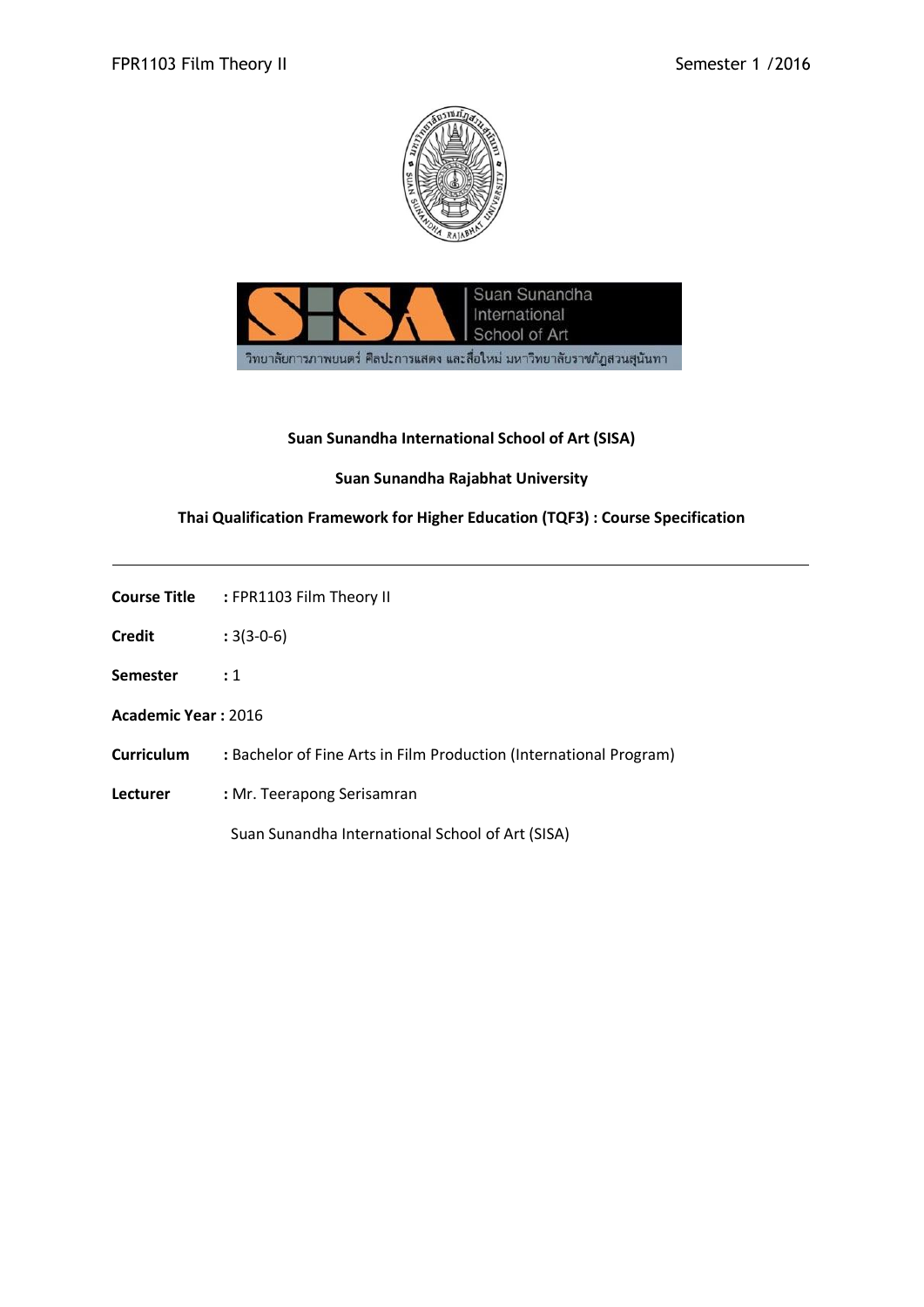### **Section 1. General Information**

- 1. Code and Course Title: FPR1103 Film Theory II
- 2. Credit : 3(3-0-6)
- 3. Curriculum and Course Category: This course offering, a part of the Bachelor of Fine Arts, Film Production Program, Suan Sunandha International School of Art, Suan Sunandha Rajabhat University is categorized as Film Production Specific Course / Core Subject.
- 4. Lecturer : Mr. Teerapong Serisamran
	- E-mail: teerapong.se@ssru.ac.th
- 5. Semester / Year Level of Students: Semester 1 / 2nd Year Students
- 6. Pre-Requisite (if any) : None
- 7. Co-Requisite (if any) : None
- 8. Learning Location : Building 31 Suan Sunandha International School of Art (SISA),
- Room: 3112A, Suan Sunandha Rajabhat University
- 9. Late Date for Preparing and Revising this Course: -

#### **Section 2. Aims and Objectives**

1. Objectives of Course

1.1 understand connections between the early days of film and contemporary approaches to understanding film.

- 1.2 this course will help to situate you as informed, critically engaged readers/viewers of global media texts and practices.
- 1.3 this course should provide you with the tools necessary to interpret films as collaborative art works, as technical artifacts, as sociocultural and ideological productions, and as products of a globalized media world.

1.4 Can use film theory to be a tool for film criticism.

2. Objectives of Developing/Revising Course -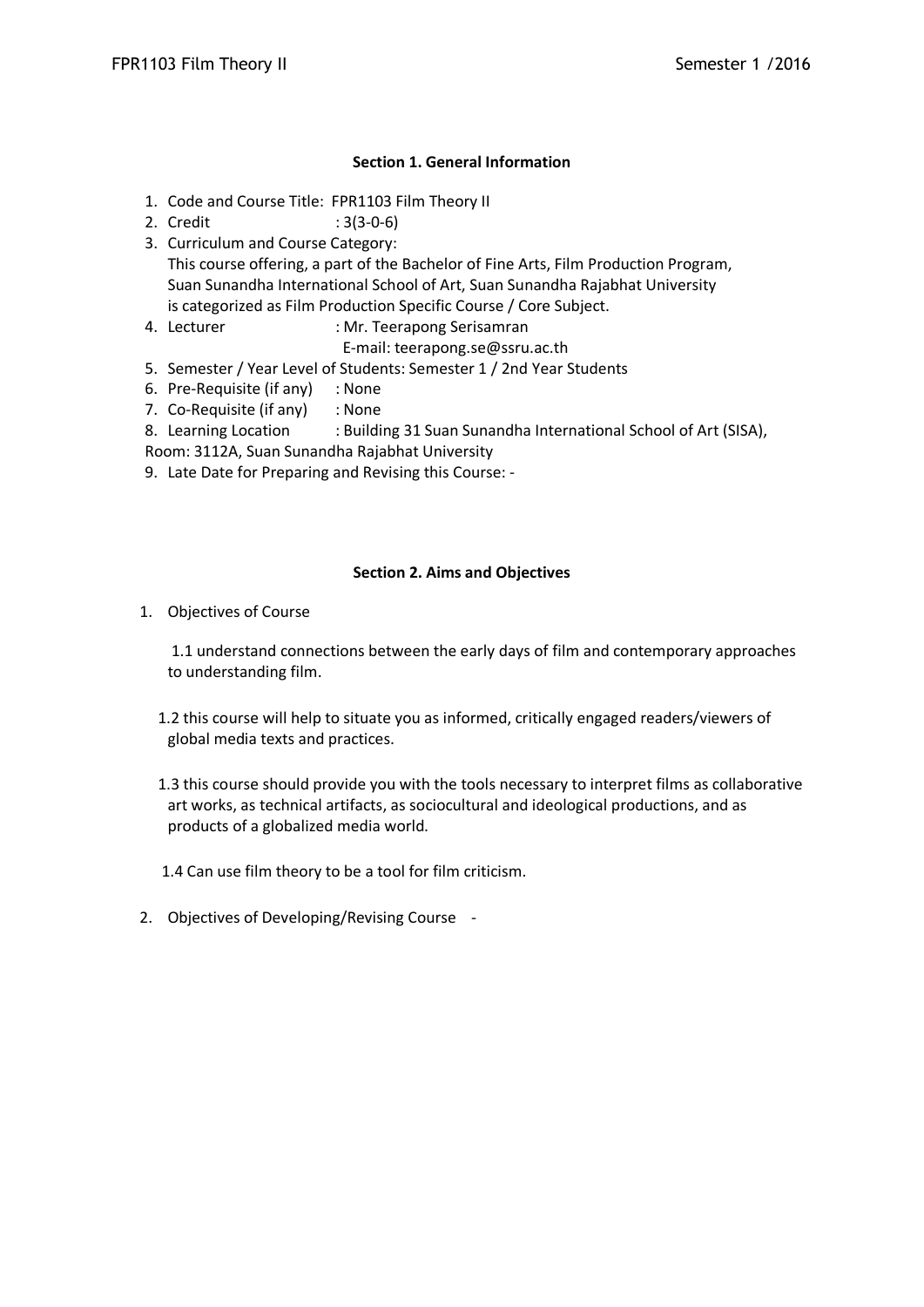## **Section 3. Course Structure**

#### **1. Course Outline**

This course will examine the major positions and issues in film theory with an eye to understanding connections between the early days of film and contemporary approaches to understanding film.

## **2. Time Length per Semester** (Lecture-Hours / Practice-Hours / Self Study-Hours)

| Lecture          | <b>Practice</b>          | <b>Self Study</b> | <b>Addition</b>      |
|------------------|--------------------------|-------------------|----------------------|
| 3 hours per week | $\overline{\phantom{0}}$ | 6 hours per week  | upon student request |

### **3. Time Length per Week for Individual Academic Consulting and Guidance**

a. Lecturer will be available every Friday from 9:00 to 16.00 at

Suan Sunandha School of Art or an appointment can be made upon request.

b. Lecturer can also be reached via e-mail for any short consultations:

teerapong.se@ssru.ac.th

| <b>Learning Standard/Outcomes</b>                                                                  | <b>Learning Activities</b>                                                                                                                                                                        | <b>Learning Assessment</b>                                                                                                                                  |  |
|----------------------------------------------------------------------------------------------------|---------------------------------------------------------------------------------------------------------------------------------------------------------------------------------------------------|-------------------------------------------------------------------------------------------------------------------------------------------------------------|--|
|                                                                                                    |                                                                                                                                                                                                   |                                                                                                                                                             |  |
| 1. Honesty<br>2. Integrity<br>3. Responsibility<br>4. Punctuality<br>5. Tolerance<br>6. Confidence | 1. Rules setting such as<br>attending the class on time<br>and regularly<br>2. Group discussion<br>3. Group work<br>4. Responsible for given tasks<br>and be honest in working and<br>examination | 1. Evaluation of on time class<br>attendance<br>2. Evaluation of on time<br>assigned tasks sending<br>3. Evaluation of harmony in<br>students group working |  |
| Knowledge                                                                                          |                                                                                                                                                                                                   |                                                                                                                                                             |  |

## **Section 4. Developing Students' Learning Outcomes**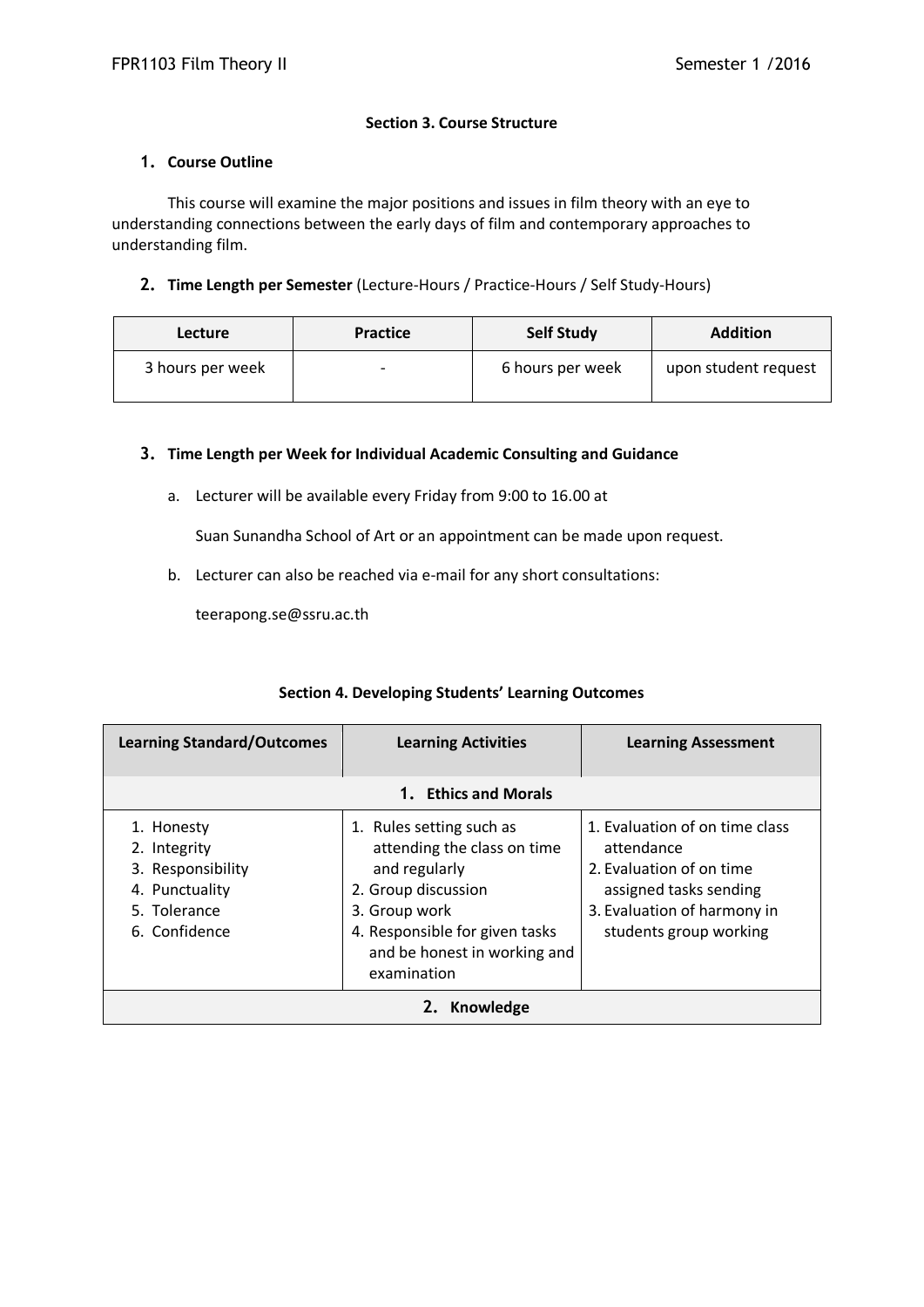| 1. Can apply knowledge in real<br>working time<br>2. Dare to use creativity that's<br>profit for film theory<br>3. Understand in working<br>process rightly in standard<br>4. Good attitude to profession<br>and work based on<br>moralities and ethics of mass<br>communicators | Explain and conclude<br>1.<br>ideas through teaching<br>documents and<br>presentation by<br>programs of Microsoft<br>PowerPoint, Microsoft<br>Word and Internet<br>2. Single and group<br>assignment and<br>discussion | 1. Evaluation by behaviors,<br>attention and class<br>participation<br>2. Evaluation by single and<br>group working of film<br>theory |
|----------------------------------------------------------------------------------------------------------------------------------------------------------------------------------------------------------------------------------------------------------------------------------|------------------------------------------------------------------------------------------------------------------------------------------------------------------------------------------------------------------------|---------------------------------------------------------------------------------------------------------------------------------------|
|                                                                                                                                                                                                                                                                                  |                                                                                                                                                                                                                        |                                                                                                                                       |
| <b>Learning Standard/Outcomes</b>                                                                                                                                                                                                                                                | <b>Learning Activities</b>                                                                                                                                                                                             | <b>Learning Assessment</b>                                                                                                            |
|                                                                                                                                                                                                                                                                                  | <b>Cognitive Skills</b><br>3.                                                                                                                                                                                          |                                                                                                                                       |
| 1. Can apply theoretical<br>section and practical part<br>to film theory                                                                                                                                                                                                         | 1. Practice and ideas<br>conclusion by program of<br><b>Microsoft PowerPoint</b><br>2 Accignment of single and                                                                                                         | 1. Evaluation by behaviors,<br>attention and class<br>participation<br>2. Evaluation by group                                         |

| <b>Learning Standard/Outcomes</b>                                                                                                                                                                                                                                                                                                                                                              | <b>Learning Activities</b>                                                                                                                                                                                         | <b>Learning Assessment</b>                                                                                                                                                                                                                          |  |  |
|------------------------------------------------------------------------------------------------------------------------------------------------------------------------------------------------------------------------------------------------------------------------------------------------------------------------------------------------------------------------------------------------|--------------------------------------------------------------------------------------------------------------------------------------------------------------------------------------------------------------------|-----------------------------------------------------------------------------------------------------------------------------------------------------------------------------------------------------------------------------------------------------|--|--|
| 3. Cognitive Skills                                                                                                                                                                                                                                                                                                                                                                            |                                                                                                                                                                                                                    |                                                                                                                                                                                                                                                     |  |  |
| 1. Can apply theoretical<br>section and practical part<br>to film theory                                                                                                                                                                                                                                                                                                                       | 1. Practice and ideas<br>conclusion by program of<br><b>Microsoft PowerPoint</b><br>2. Assignment of single and<br>group discussion and<br>report                                                                  | 1. Evaluation by behaviors,<br>attention and class<br>participation<br>2. Evaluation by group<br>discussion<br>3. Evaluation by class practice<br>4. Evaluation by students'<br>ideas conclusion, analysis<br>including with in class<br>evaluation |  |  |
|                                                                                                                                                                                                                                                                                                                                                                                                | 4. Interpersonal Skills and Responsibilities                                                                                                                                                                       |                                                                                                                                                                                                                                                     |  |  |
| 1. Relevant interpersonal<br>skill and classmate<br>2. Skill of creation and<br>maintenance of<br>interpersonal relationship<br>with colleagues and gain<br>and loss people<br>3. Professional practice with<br>self-responsibility and<br>public responsibility<br>based on moralities and<br>ethics of mass<br>communicators<br>4. Being leader and follower<br>while working<br>development | 1. Explain and conclude<br>ideas through teaching<br>documents and<br>presentation by programs<br>of Microsoft PowerPoint,<br>Microsoft Word and<br>Internet<br>2. Group works assignment<br>3. Group presentation | 1. Evaluation by behaviors,<br>attention and class<br>participation<br>2. Evaluation by group works<br>3. Evaluation by in class<br>practice                                                                                                        |  |  |
| 5. Numerical Analysis, Communication and Information Technology Skills                                                                                                                                                                                                                                                                                                                         |                                                                                                                                                                                                                    |                                                                                                                                                                                                                                                     |  |  |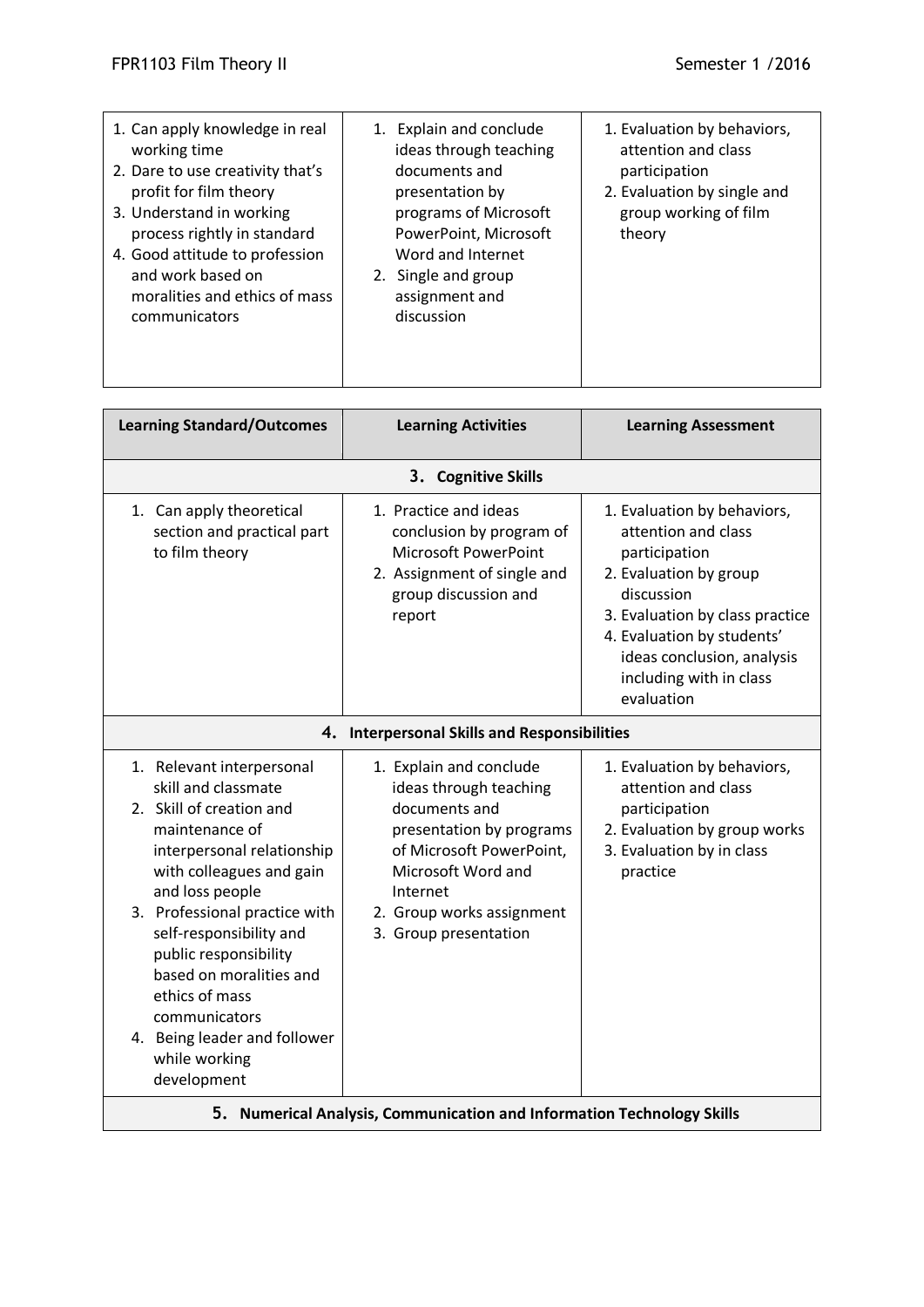| 1. Effective communication<br>skill which are listening,<br>speaking, reading and<br>writing skills<br>2. Information technology<br>and new media usage<br>skills to support film<br>production such as<br>information searching via<br>internet. | 1. Communicative<br>technology usage<br>practice such as<br>assignment sending via e-<br>mail and creation of<br>forum for ideas sharing<br>2. In class discussion or<br>playing of case studies<br>games<br>3. Report presentation skill<br>by using proper forms, | 1. Evaluation by behaviors,<br>attention and class<br>participation<br>2. Evaluation by group<br>discussion and<br>presentation<br>3. Evaluation by in class<br>practice |
|---------------------------------------------------------------------------------------------------------------------------------------------------------------------------------------------------------------------------------------------------|---------------------------------------------------------------------------------------------------------------------------------------------------------------------------------------------------------------------------------------------------------------------|--------------------------------------------------------------------------------------------------------------------------------------------------------------------------|
|                                                                                                                                                                                                                                                   | tools and technology                                                                                                                                                                                                                                                |                                                                                                                                                                          |

#### **Section 5. Lesson Plan and Assessment**

# **1. Lesson Plan**

| <b>Week</b>    | <b>Topic and Detail</b>         | <b>Hours</b>   | <b>Activity and Media</b> | <b>Lecturer</b>             |
|----------------|---------------------------------|----------------|---------------------------|-----------------------------|
| $\mathbf{1}$   | - Course Orientation            | 3              | - Group Discussion        | Mr. Teerapong<br>serisamran |
| $\overline{2}$ | -Structuralism                  | $\overline{3}$ | - Group Discussion        | Mr. Teerapong<br>serisamran |
| $\overline{3}$ | -Semiotics of Film              | 3              | - Group Discussion        | Mr. Teerapong<br>serisamran |
| $\overline{4}$ | -Ideology & Myth                | 3              | - Group Discussion        | Mr. Teerapong<br>serisamran |
| 5              | -Post Structuralism             | 3              | - Group Discussion        | Mr. Teerapong<br>serisamran |
| 6              | -Post modernism                 | 3              | - Group Discussion        | Mr. Teerapong<br>serisamran |
| $\overline{7}$ |                                 |                |                           |                             |
| 8              | <b>Midterm Examination Week</b> |                |                           |                             |
| 9              | -Post Colonialism               | 3              | - Group Discussion        | Mr. Teerapong<br>serisamran |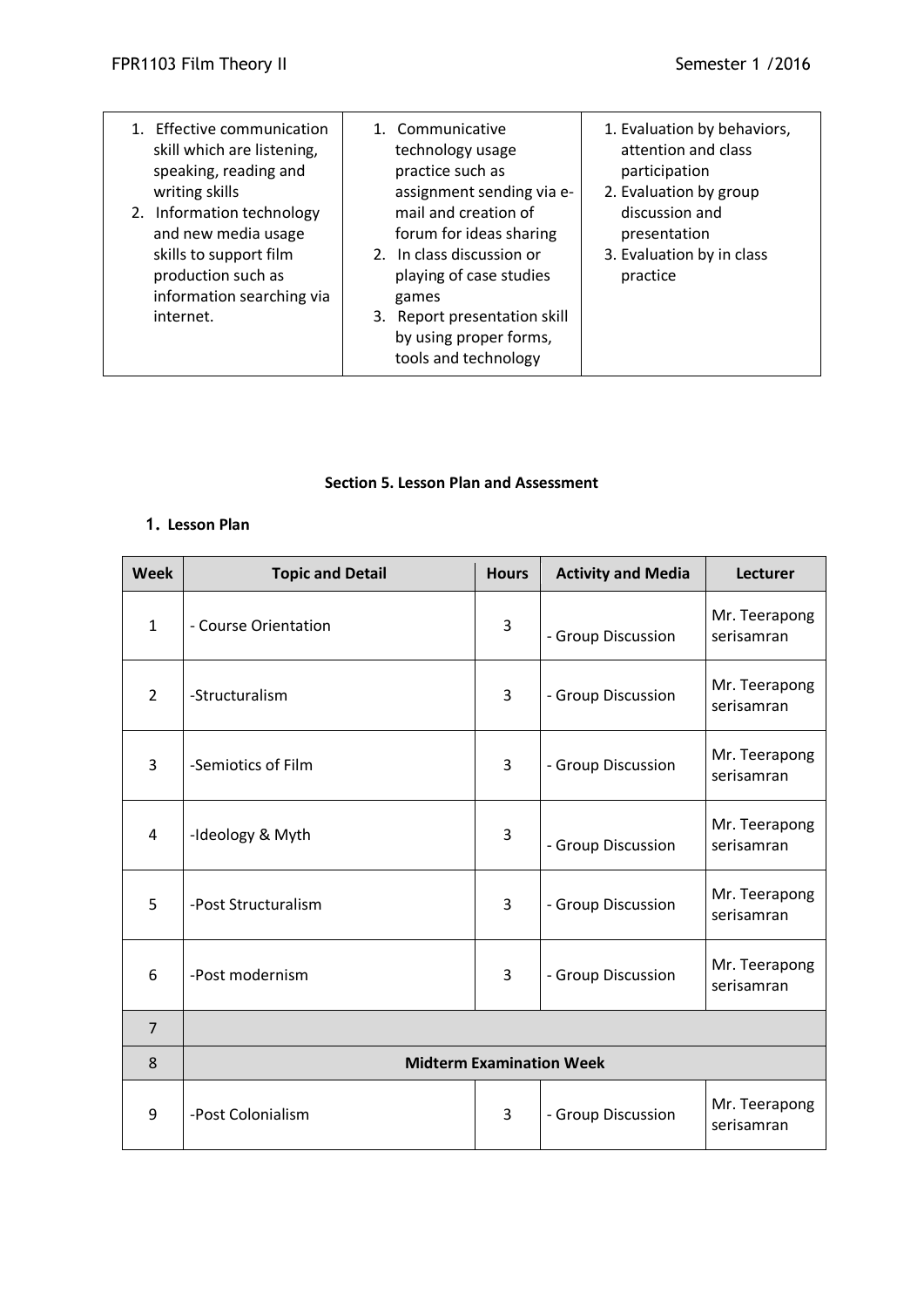| 10 | -Psychoanalytic Film Theory        | 3                             | - Group Discussion         | Mr. Teerapong<br>serisamran |
|----|------------------------------------|-------------------------------|----------------------------|-----------------------------|
| 11 | -Film Audiences and Receptions     | 3                             | - Group Discussion         | Mr. Teerapong<br>serisamran |
| 12 | -Film Criticism and Theory         | 3                             | - Group Discussion         | Mr. Teerapong<br>serisamran |
| 13 | -Film Screening #1                 | 3                             | - Group Discussion         | Mr. Teerapong<br>serisamran |
| 14 | -Film Screening #2                 | 3                             | - Group Discussion         | Mr. Teerapong<br>serisamran |
| 15 | - Film Theory project presentation | 3                             | Film Essay<br>Film project | Mr. Teerapong<br>serisamran |
| 16 |                                    |                               |                            |                             |
| 17 |                                    | <b>Final Examination Week</b> |                            |                             |
|    | <b>Total Hours</b>                 | 39                            |                            |                             |

# **2. Learning Assessment Plan**

| <b>Learning Outcomes</b>                                                                           | <b>Assessment Activities</b>                                 | <b>Time Schedule</b> | <b>Proportion of</b><br>Assessment (%) |
|----------------------------------------------------------------------------------------------------|--------------------------------------------------------------|----------------------|----------------------------------------|
| 1. Ethics and Morals                                                                               |                                                              |                      |                                        |
| 1. Honesty<br>2. Integrity<br>3. Responsibility<br>4. Punctuality<br>5. Tolerance<br>6. Confidence | <b>Behaviors and Class</b><br><b>Practical Participation</b> | Every Week           | Class Attendance<br>10%                |
| 2. Knowledge                                                                                       |                                                              |                      |                                        |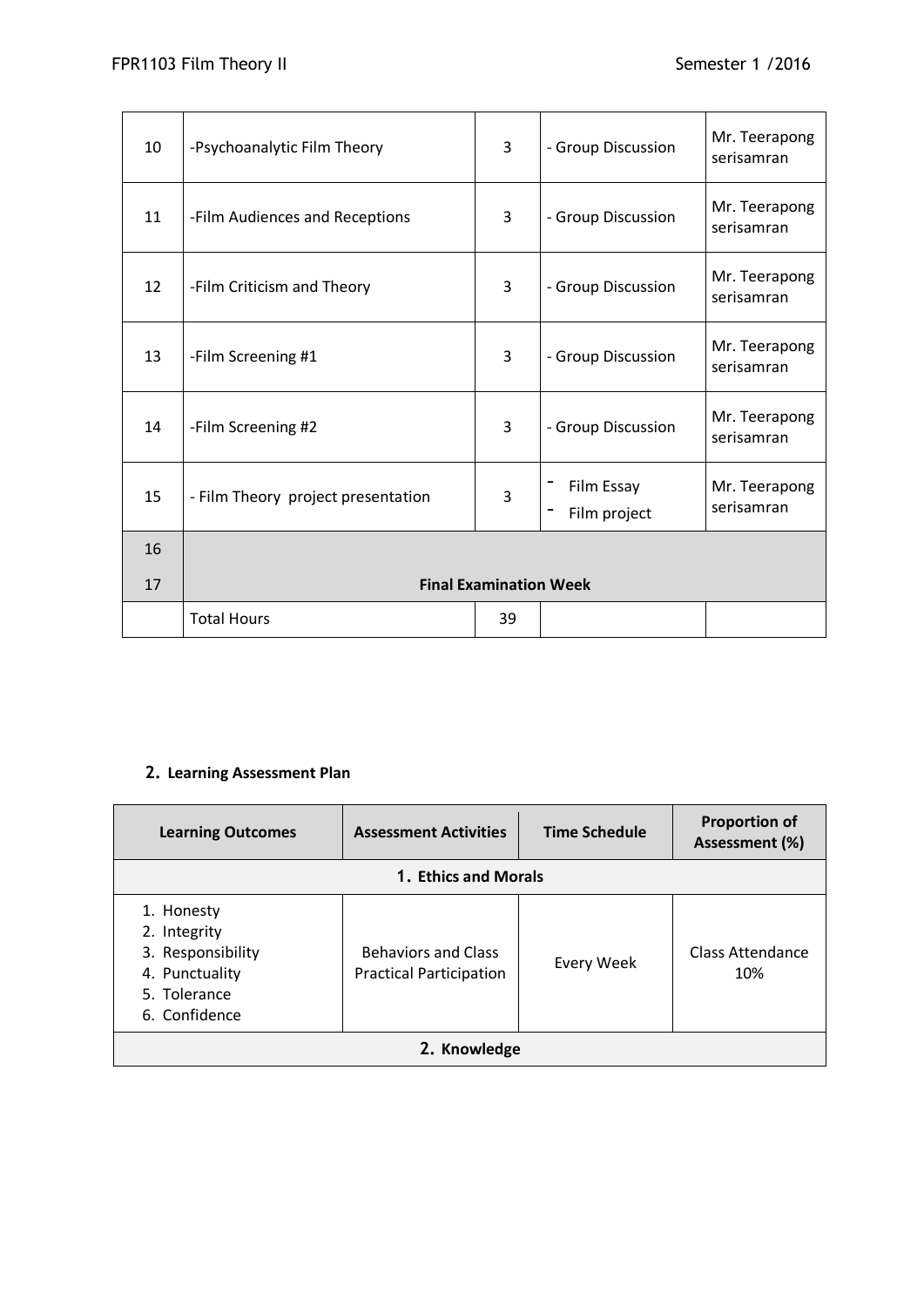| 1. Can apply knowledge in<br>real working time<br>2. Dare to use creativity that's<br>profit for film theory<br>3. Understand in working<br>process rightly in standard<br>4. Good attitude to profession<br>and work based on<br>moralities and ethics of<br>mass communicators                                                                                                                  | Single Assignment<br>,Film Theory essay,<br><b>Final Project</b> | Week 2-15 and 17  | Assignments and<br>Film essay<br>30%<br>Final Project 30% |
|---------------------------------------------------------------------------------------------------------------------------------------------------------------------------------------------------------------------------------------------------------------------------------------------------------------------------------------------------------------------------------------------------|------------------------------------------------------------------|-------------------|-----------------------------------------------------------|
|                                                                                                                                                                                                                                                                                                                                                                                                   | 3. Cognitive Skills                                              |                   |                                                           |
| 1. Can apply theoretical<br>section and practical<br>part to film theory                                                                                                                                                                                                                                                                                                                          | Single Assignment and<br><b>Group Discussion</b>                 | <b>Week 2-14</b>  | Single and Group<br>discussion 10%                        |
|                                                                                                                                                                                                                                                                                                                                                                                                   | 4. Interpersonal Skills and Responsibilities                     |                   |                                                           |
| 1. Relevant interpersonal<br>skill and classmate<br>2. Skill of creation and<br>maintenance of<br>interpersonal<br>relationship with<br>colleagues and gain and<br>loss people<br>3. Professional practice<br>with self-responsibility<br>and public responsibility<br>based on moralities and<br>ethics of mass<br>communicators<br>4. Being leader and<br>follower while working<br>development | <b>Class Participation</b>                                       | <b>Every Week</b> | <b>Class Participation</b><br>10%                         |

| <b>Learning Outcomes</b>                                               | <b>Assessment Activities</b> | <b>Time Schedule</b> | <b>Proportion of</b><br>Assessment (%) |
|------------------------------------------------------------------------|------------------------------|----------------------|----------------------------------------|
| 5. Numerical Analysis, Communication and Information Technology Skills |                              |                      |                                        |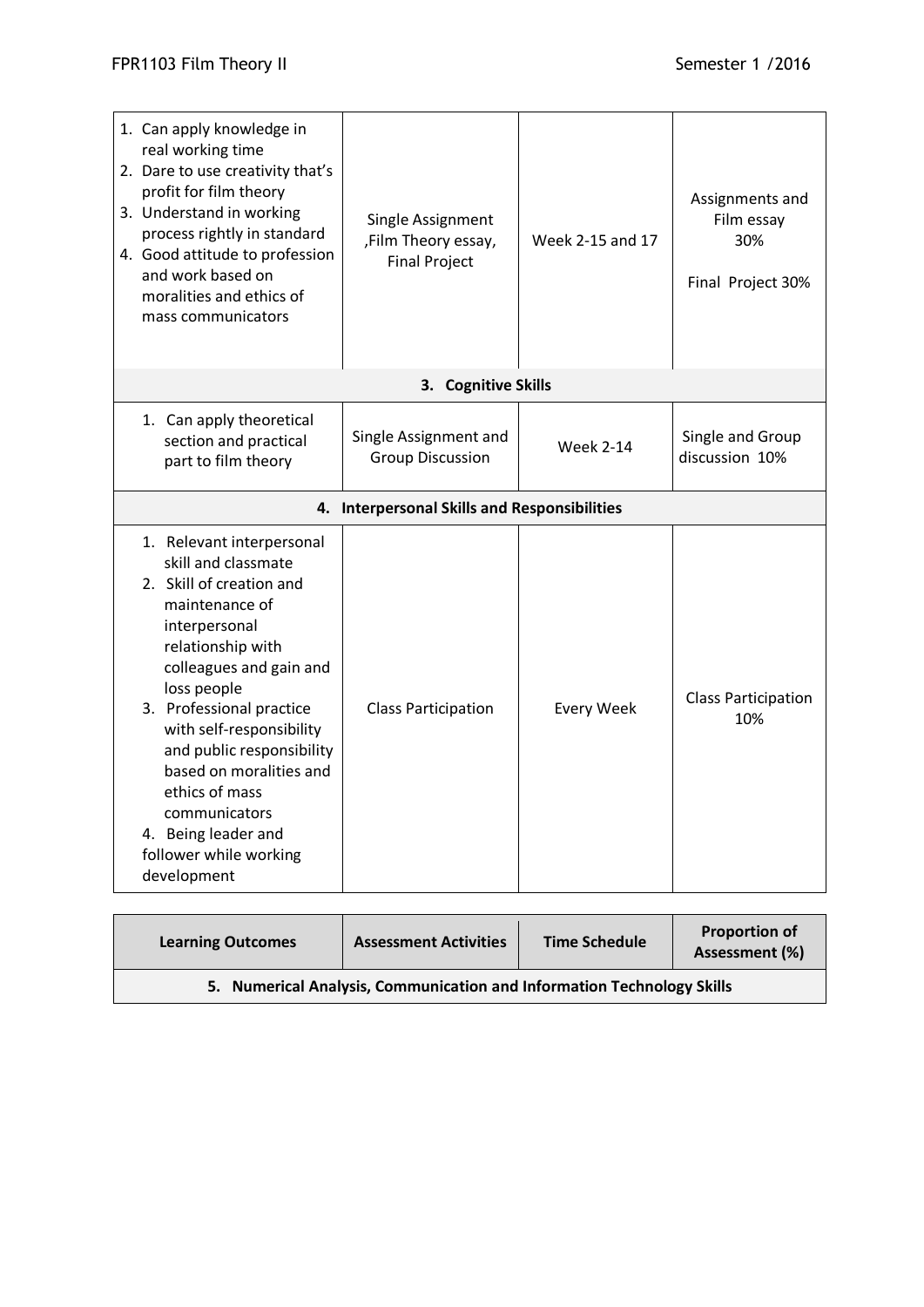| Effective<br>communication skill<br>which are listening,<br>speaking, reading and<br>writing skills<br>2. Information technology<br>and new media usage<br>skills to support film study<br>and research such as<br>information searching via<br>internet | Single Assignment and<br>Analysis | <b>Week 2-15</b> | Single Assignment<br>10% |
|----------------------------------------------------------------------------------------------------------------------------------------------------------------------------------------------------------------------------------------------------------|-----------------------------------|------------------|--------------------------|
|----------------------------------------------------------------------------------------------------------------------------------------------------------------------------------------------------------------------------------------------------------|-----------------------------------|------------------|--------------------------|

#### **Section 6. Learning and Teaching Resources**

#### **1. Major books and documents**

Christine Gledhill and Linda Williams, eds., *Reinventing Film Studies* (New York: Arnold, 2000).

J. Dudley Andrew. **The Major Film Theories**. New York: Oxford U. Press, 1976.

## **2. Important document and information**

John Hill and Pamela Church Gibson, eds. *Film Studies: Critical Approaches* (New York: Oxford UP, 2000).

Gerald Mast, Marshall Cohen, and Leo Braudy, eds. **Film Theory and Criticism, 4th edition**. New York: Oxford U. Press, 1992.

## **3. Suggested document and information**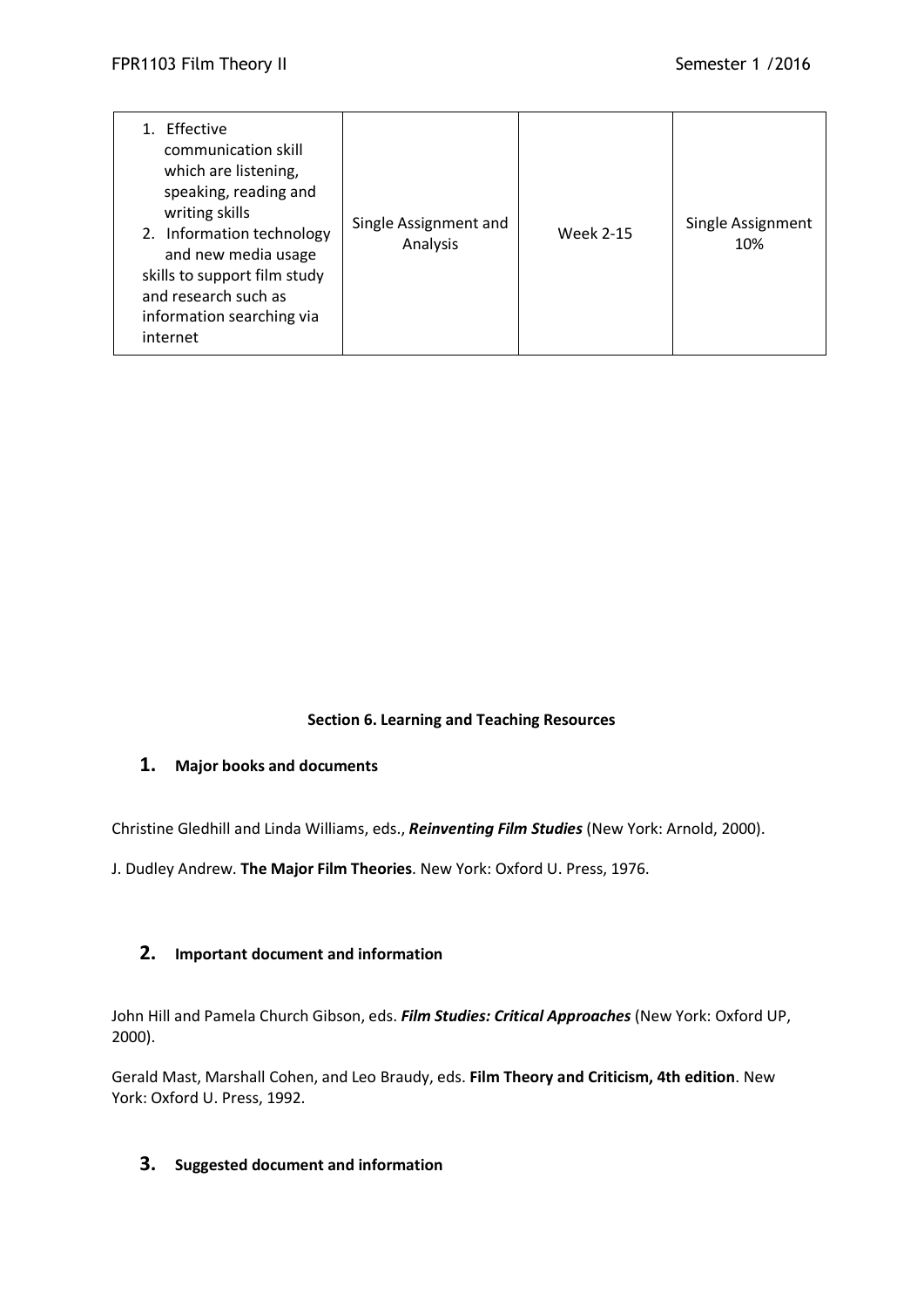-

## **Section 7. Course Evaluation and Improvement**

## **1. Strategies for Course Evaluation by Students**

1.1 Explain to students to understand significance of subject development and students' roles in subject effectiveness evaluation as gain and loss people of program management 1.2 Support subject effectiveness evaluation by students before and after studying 1.3 Create opinion sharing atmosphere about subject effectiveness between lecturer and students while studying

## **2. Strategies for Course Evaluation by Lecturer**

2.1 Evaluation majorly based on students' participation such as students' behaviors and participation consideration

2.2 Evaluation by lecturer's point of view such as teaching potential according to set teaching plan evaluation and teaching atmosphere consideration

2.3 Evaluation by students' scores

2.4 Evaluation of teaching by faculty's academic section

## **3. Teaching Revision**

-

-

### **4. Feedback for Achievement Standards**

4.1 Students' outcomes, group works' quality and single assignment the whole semester harmony consideration

4.2 Proper teaching management plan evaluation, teaching activities creation, giving assignments, evaluation and score assessment with subject description and program objectives

4.3 Cooperation with the next subject lecturer for previous subject evaluation

## **5. Methodology and Planning for Course Review and Improvement**

| Score (%) | Grade | <b>Meaning</b>            | Value |
|-----------|-------|---------------------------|-------|
| 86-100    | Α     | Exceptional               | 4.00  |
| 82-85     | $A -$ | Excellent                 | 3.75  |
| 78-81     | $B+$  | Very Good                 | 3.50  |
| 74-77     | B     | Good                      | 3.00  |
| 70-73     | B-    | <b>Fairly Good</b>        | 2.75  |
| 66-69     | $C+$  | Satisfactory              | 2.50  |
| 62-65     | C     | <b>Quite Satisfactory</b> | 2.00  |
| 58-61     | $C-$  | Low Satisfactory          | 1.75  |

#### **Section 8. Grading System**